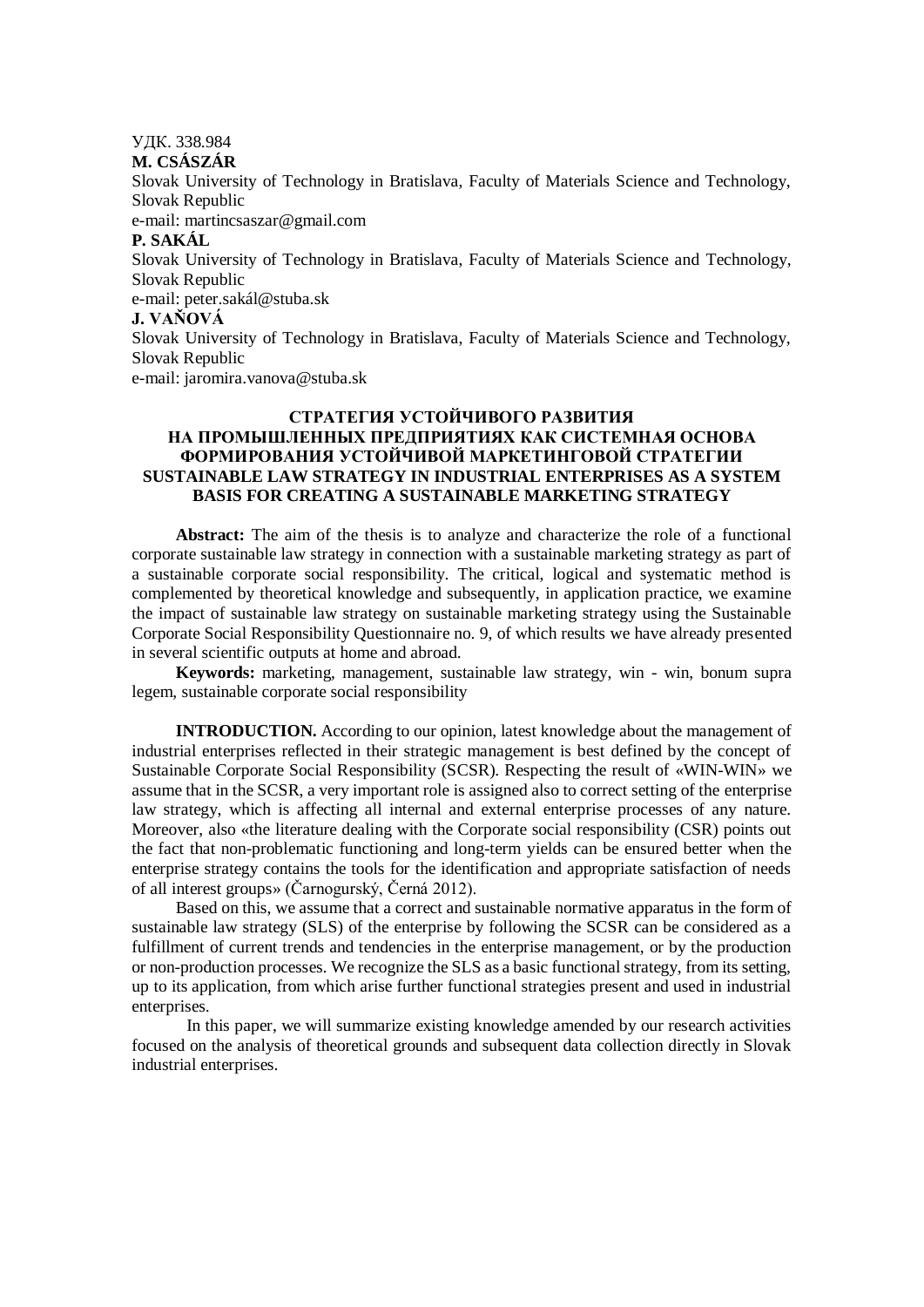### **1 SUSTAINABLE MARKETING STRATEGY IN THE SYSTEM OF SUSTAINABLE CORPORATE SOCIAL RESPONSIBILITY**

According to respected definition, the marketing is understood as **profitable satisfaction of needs.** Of course, it is very simplified, but recognized understanding. The aim of marketing should be the identification and satisfaction of human and social needs (Kotler, Keller, 2013). By (not only) industrial enterprises, we talk about, so-called, marketing strategy as a functional strategy of enterprise management.

A marketing strategy can be described in various forms. Jedlička describes it as a «longterm plan of activities of the enterprise focused on its market performance from the view of determined objectives in the connection to internal, as well as external conditions and their balanced use by achieving the market effect». McDonald understands it as «a process of accepting the tactical decisions with the aim to harmonize enterprises activities with the market opportunities».

Anyway, we can talk about typical features of marketing strategy, which are mainly following (Sakál, Podskľan, 2004):

a) information, complex, multilevel and creative process without any definitive start or end, consisting of several partial processes;

b) determination, how the enterprise achieves its marketing goals from the long-term point of view;

c) dividing the goals on a line of specific tasks, which the enterprise shall fulfill;

d) results and the performance of the enterprise achieved on the market are monitored daily;

e) it is one of several stages in the development of the enterprise;

f) it considers the fact that the performance results on the market are instantly visible;

g) it considers the professionality and emphasizes the functionality.

Regarding the context of the process of strategic management (as one of its partial part) and main basis of the marketing strategy – creation of **long-term** direction of the enterprise, as well as complete understating of abovementioned, we can now speak about **sustainable**  marketing strategy (SMS) within the complex approach – sustainable corporate social responsibility (SCSR).

# **1.1 SLS IN INDUSTRIAL ENTERPRISES AS A SYSTEM BASIS FOR CREATION OF SMS**

Sustainable marketing is based mainly on the idea of environmental protection and maintenance of unrenewable resources. It fits into new marketing approach, which does not deal with only marketing thinking and its practice, but strives to find a different, sustainable perspective. It is related to the realization of products and mainly their impact on the environment. The product or a service, which is sustainable, is environmental-friendly by its certain quality, such as **production process** or the package. The precondition for the sustainable marketing is that its consumers (and producers) will perceive its new attributes as an asset. Sustainable marketing is not considered only as a specific communication, but it also includes the modification of the product, changes in the setting of processes, and modification of the package with the aim to achieve minimal impact on the environment (Borgul'a, 2011).

However, this all requires exact setting of enterprise strategy of management, from partial to complex solutions for the entire enterprise. Communication and the modification of the enterprise should not be stuck only on the level of *de facto*, but it should be transferred to the level of *de iure.* 

From the practical point of view, the focus in sustainable marketing is put on following sustainable changes (Gubíniová, 2012):

a) ecological focus – the focus is put on respecting the ecological limits and the ability to extend the ecosystem services;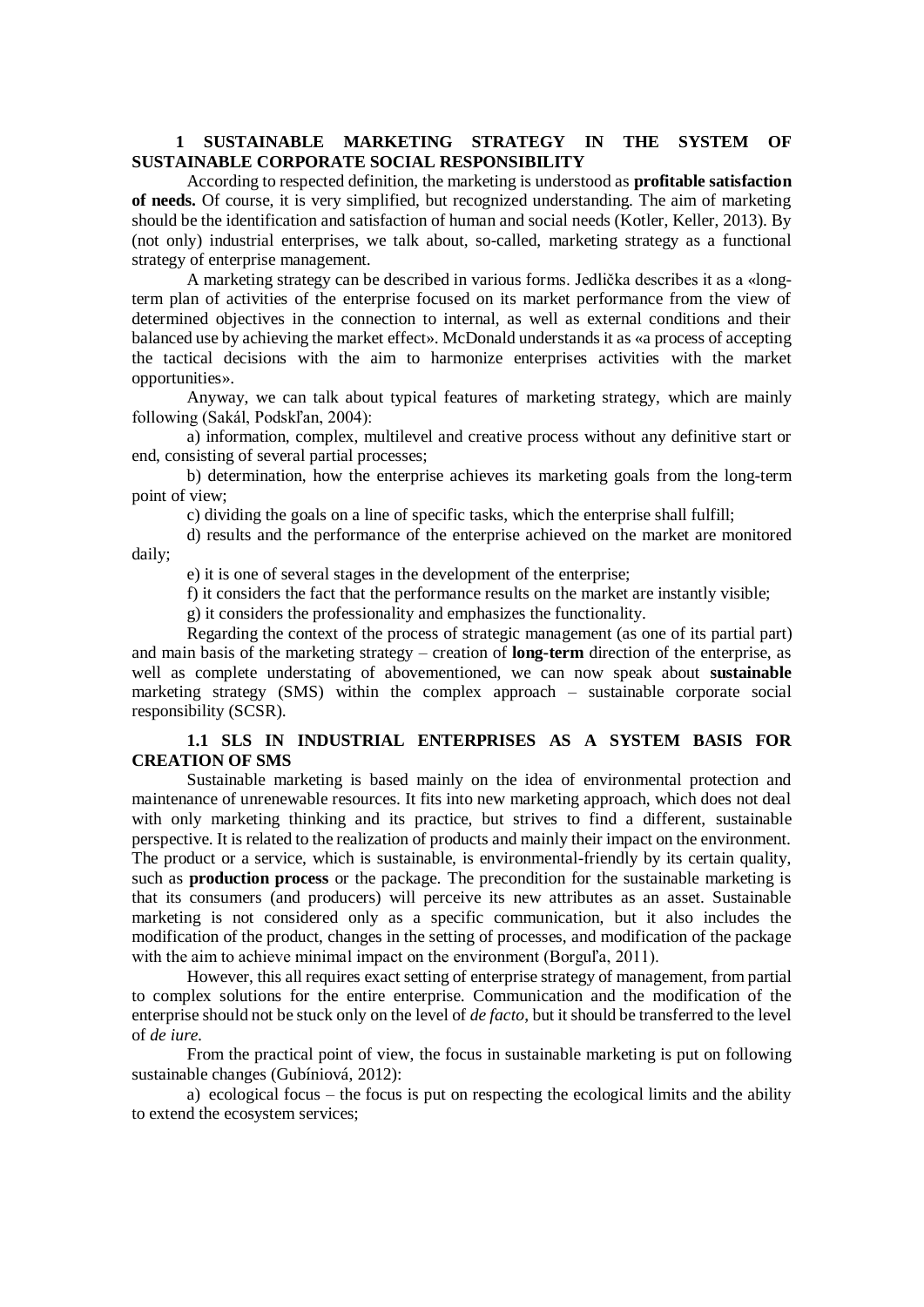b) perspective economic competition and viable technological performability;

c) ethics – following and promoting the social politeness and fairness;

d) relationship focus – management of relationships between customers, shareholders and stores.

By the implementation of sustainable marketing, it is very important to reevaluate current marketing activities related to customers´ needs, marketing mix and **responsibility** on the level of the organization. In the relation with the SCSR, many local and foreign authors talk about certain «patterns» of behavior and management. For example, Prskavcová (Prskavcová, 2008) states that it is suitable to behave «over law», by which the enterprise, besides the fulfillment of basic objectives, can benefit from improving the work conditions or supplier-purchaser relationships, which can mean the competitive advantage on the market. Last, but not least, such voluntary activities have positive effect on good reputation and image of the enterprise.

Based on these facts, we perceive the SLS as a «key factor» of a success not only by fulfillment of the objective of marketing strategy sustainability, but also the whole concept of SCSR, which assumes the sustainability of the whole only in the case of the sustainability of its individual parts.

Here, we can emphasize the knowledge of M. Šujaková, who assumes the fulfillment of following suggestions by the creation of the SMS (Šujaková, Golejová, Sakál, 2017):

1) for the solution of the problem, all primary and secondary activities of the enterprise value chain must be sustainable;

2) marketing strategy itself must be sustainable, while it is based on the assumption that the sustainable development strategy (SDS) is conditioned by the sustainability of strategies of, so-called, strategic business unit (SBU) and also by the sustainability of functional strategies (i.e. vertical and horizontal integration).

In next paragraphs, we are going to deal with the analysis of SLS as a basic functional strategy by the creation of norms in the enterprise.



**Pic. 1. Suggestion of a concept dealing with the methodology for the creation of sustainable marketing communication strategy for an ideal enterprise in relation with other enterprise strategies, source: author´s work according to Šujaková (2017)**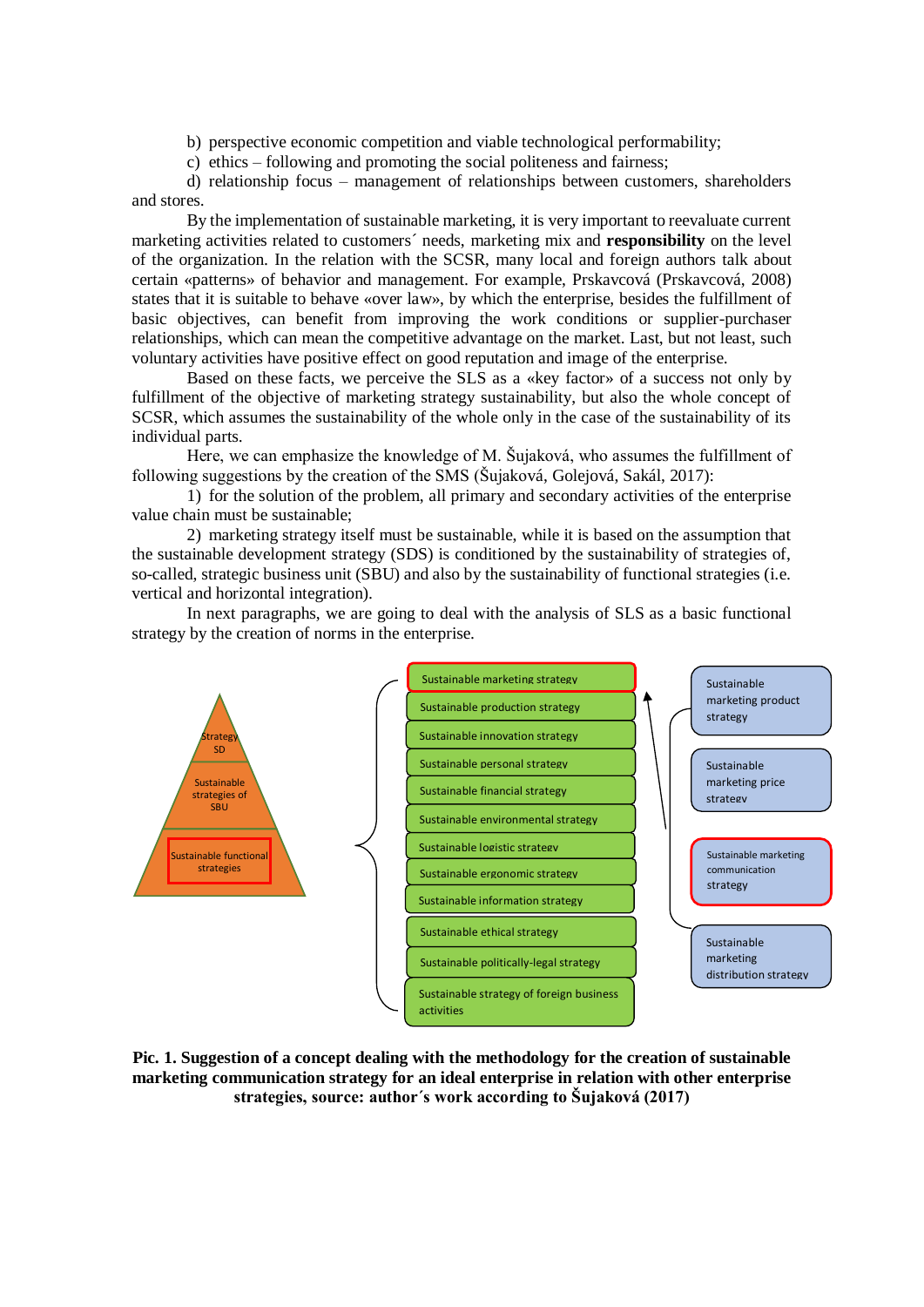As we have already mentioned in our several previous statements, the basic term for the organization of functioning of industrial enterprise is a sustainable norm. A norm is understood (according to the definition of Prof. Prusák) as a requirement on behavior or a procedure leading to the performance and protection of certain value or values (Prusák, 2001). Speaking in relation to SCSR, it is also necessary to implement into mentioned requirement the imperative of sustainability and the WIN-WIN strategy as a condition *sine qua non.* We realize that it adds some level of difficulty for the work of manager. However, the enterprise management itself is not easy and its directing should be determined also by the association (enterprise personal substrate), its values and approach to the control over this association, and its effective (as successful as possible)achieving of values, objectives and visions of the enterprise (based on a legacy of Henry Ford or Tomáš Baťa).In the connection with previous assumptions and in relation with the knowledge of Prof. Prusák about the legal systems, for the purposes of industrial enterprises we deduce that the SLS is a valid form of sustainable behavior of procedures leading to the performance and protection of results of «WIN-WIN» and the values of industrial enterprises according to the concept *bonum supra legem*. The term *bonum supra legem* is implemented as a *terminus technicus* for defining the positive over-the-law behavior of industrial enterprise, in its positive meaning. We can delimit it in the definition as a set of positive behavior and procedures exceeding the form of a norm, simultaneously suitable and welcomed for content amendment, by which we not only protect the values, but we also promote them proactively and point out their actuality and existence. Thus, the SLS can be considered as a key functional enterprise strategy, since it «delimits the game rules» (intra-enterprise «constitution», most often in the form of enterprises codices) partially and complexly, relying on global or national legal requirements directed toward individual solution of complex sustainable strategy of industrial enterprise. According to our opinion, incorrectly and unsustainably set law strategy (methodology) can negatively influence also other functional enterprise strategies, and it surely has a consequence in the form of non-fulfilment of the SCSR principle. By our research, the company Patagonia, Inc. – the producer of outdoor equipment with very complex and potentially the best sustainable law strategy – from the environment of industrial enterprises caught our attention the most (more in Chouinard, Stanley, 2014).

# **1.2 CURRENT CHALLENGES OF SMS IN RELATION TO SLS IN CONDITIONS OF THE SCSR**

Besides traditional challenges of managers in the field of marketing, its sustainability and correct setting of internal norms for effective realization, currently the most actual is possibly the one called General Data Protection Regulation (GDPR). It is a digital act on personal data protection, which was implemented into practice in May 2018.

On the basis of GDPR, the enterprises are obliged to build settings of personal data protection into their digital products, websites, and turn it on as default.

The enterprises must regularly carry out following:

- a) to assess an impact on privacy;
- b) to strengthen the method, by which they request the approval to use the data;
- c) to document methods, by which they use personal data;

d) to improve the method, by which they communicate the breach and misuse of personal data.

Since it is a legally binding provision, it cannot be bypassed or ignored. Its non-fulfilment could lead to the penalty of 20 million Euro or 4% of worldwide turnover of the given company, which would mean very serious impact on enterprises breaching the rules of GDPR. One of the main reasons for the adoption of GDPR on all-Europe level was outdatedness and low legal power of previously effective provisions – originally from 1980.

In the field of marketing, we perceive the biggest effect for these areas (https://gdprnamieru.sk/gdpr-pre-marketing-definitivna-prirucka-pre-rok-2018/).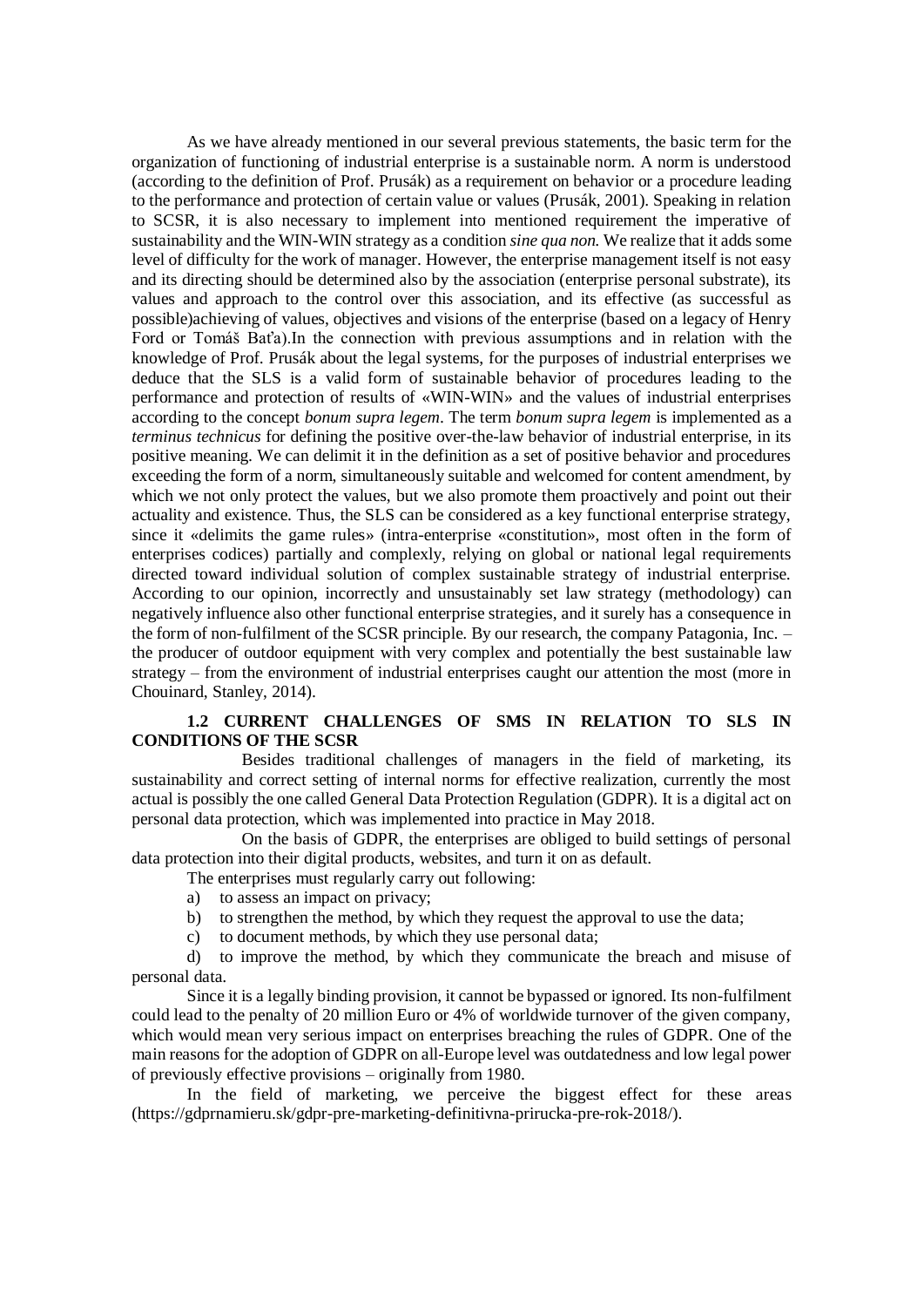#### **a) Managers of e-mail marketing.**

According to GDPR, bought lists (or their copying) will be strictly prohibited. Users have to have an option for free decision to receive email B2B marketing campaigns in the form of expression of their consent with contacting them, instead of automatic adding of their data into the lists of emails and waiting for their «unsubscribing»;

#### **b) Marketing automatization specialists.**

If the enterprise system of marketing automatization sends emails in the name of the enterprise, it can be the breach of rules of GDPR, if the email is sent automatically to someone, who has unsubscribed from its receiving. It is necessary to make sure that each name in the database of the enterprise and each email in its automatized system has given the enterprise the consent to sell some products or services offered by the given company;

#### **c) Public relations employees.**

Providing new products or information about the company to the media and journalists does not differ from the marketing of enterprise employees. The consent can be intermediated by means of certain platforms of journalists with addressing them for their contacting, or by means of requests on platforms of social media.

According to the research Cisco 2019 Data Privacy Benchmark Study from March 2019, only 59% of big enterprises comply with the conditions of GDPR. Well-prepared seem to be Spanish companies, 76% of which confirmed the fulfillment of GDPR requirements (https://zive.aktuality.sk/clanok/138893/poziadavky-gdpr-dnes-splna-59-podnikov-odhalujeprieskum-cisco/).

Also, on the basis of this study and previously stated information we assume that it is urgently necessary to set the SLS correctly in the enterprises. And since the requirements are stricter, we have focused on current situation of perceiving and application of SLS in industrial enterprises linked to the marketing sphere, which was the part of the questionnaire research Sustainable Corporate Social Responsibility no. 9, which we deal with in the last part of this paper.

# **2 ANALYSIS OF RESULTS OF THE QUESTIONNAIRE SURVEY "SUSTAINABLE CORPORATE SOCIAL RESPONSIBILITY NO. 9" WITH THE FOCUS ON MARKETING IN SLOVAK INDUSTRIAL ENTERPRISES IN RELATION TO THE SLS**

The questionnaire research «Sustainable Corporate Social Responsibility no. 9» was carried out in the period from September 2018 to February 2019, led by Prof. Peter Sakál and elaborated by doctoral candidates from the Institute of Industrial Engineering and Management of MTF STU Trnava Mgr. Martin Császár and Ing. Marek Šarmír.

The questionnaire was divided into following linked sections:

- 1. Identification questions.
- 2. Integration of the P2P software concept into the enterprise (Marek Šarmír).
- 3. Sustainable law strategy of the enterprise (Martin Császár).

From the beginning of the research, we have addressed 1226 enterprises. In total, until the end of the period dedicated to the collection of answers (18.2.2019), there were 95 respondents, which represents the return rate of 7,75%. This is, however, lower return rate of answers compared to the previous questionnaire of the SCSR no. 8. On the other hand, with the number 95, we have achieved the increase in the number of participating respondents by 26,7%, and more specifically, the number of respondents from industrial enterprises (54) by 25,6%, which we consider as a sufficient result regarding to the period of sending the questionnaires, their extent, generality and familiarization with the topic in Slovak Republic. At the same time, these results force us to think about the way, how to motivate respondents for higher rate of the participation and engagement.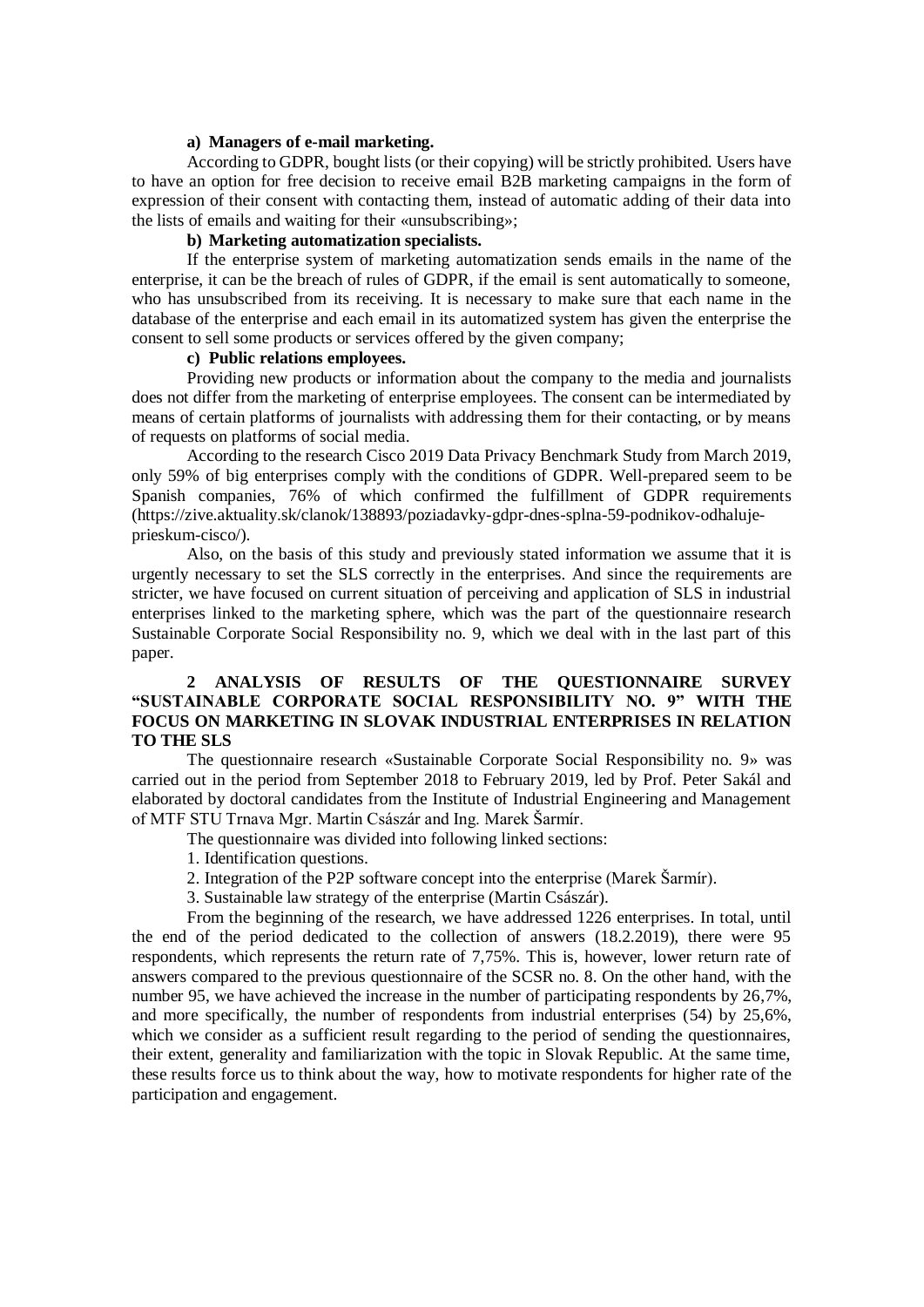The timeline of the questionnaire research no. 9 was following:

I. Formulation of questions and assumptions (September 2018- November 2018).

Based on the previous research no.  $\overline{8}$ , gained experience and knowledge from this questionnaire and our continuing study of a given topic, after the consultations with Prof. Sakál, we (each of us to his topic) have created the questions and assumptions, which linked and developed the research of the SCSR no. 8, as well as its previous versions.

II. Compiling the questionnaire and extending the database of contacts (December 2018). Graphical form of the questionnaire was digital, similarly to previous researches. By this, we have used free software made by Google company called Google forms. Bigger challenge could be seen in extending the database of contacts for the data collection. Our aim was to receive more answers compared to the previous research, with the focus on respondents from the industrial enterprises. Mentioned questionnaire can be found at this address: https://docs.google.com/spreadsheets/d/1x-vNzMic-5vo-FNPYULVqlu5CdvYXhhIJ\_ S4Q5V28Z8/edit?usp=sharing

III. Distribution of the questionnaire (December 2018- January 2019).

The distribution was performed by electronic mailing form (email) to verified contacts from previous researches and from our extended database mentioned above. The distribution was slightly delayed due to the spam protection of the Google company, which enables to send only several tens of emails per day.

IV. Collection of answers/data (December  $17<sup>th</sup>$ , 2018 – February 18<sup>th</sup>, 2019).

The data were collected during the period of 2 months, within the dates mentioned above.

V. Processing of obtained data (February 2019).

### **2.1 ASSESSMENT OF RESEARCH QUESTIONS WITH THE FOCUS ON THE SMS**

For the purposes of our topic, we have selected the answers on research questions no. 4 and 6 from submitted questionnaire no. 9:



# **Pic. 2: The answers on the question: «Do you see any contribution in the application of the WIN-WIN concept in internal management of your enterprise?», source: author´s work**

By this question, our aim was to find out the assumption of respondents about the usability of the WIN-WIN strategy within the internal enterprise management. The familiarity rate with the WIN-WIN strategy shows its wide use in relevant number of answers. In this case, our researched assumption that «Less than 50% of industrial enterprises in Slovakia apply the WIN-WIN strategy in the internal enterprise management» is disproved in one answer; however, it links to positive progress of respondents in the field of the SLS and WIN-WIN strategy itself. The respondents saw the contribution of application of the WIN-WIN concept in answers (in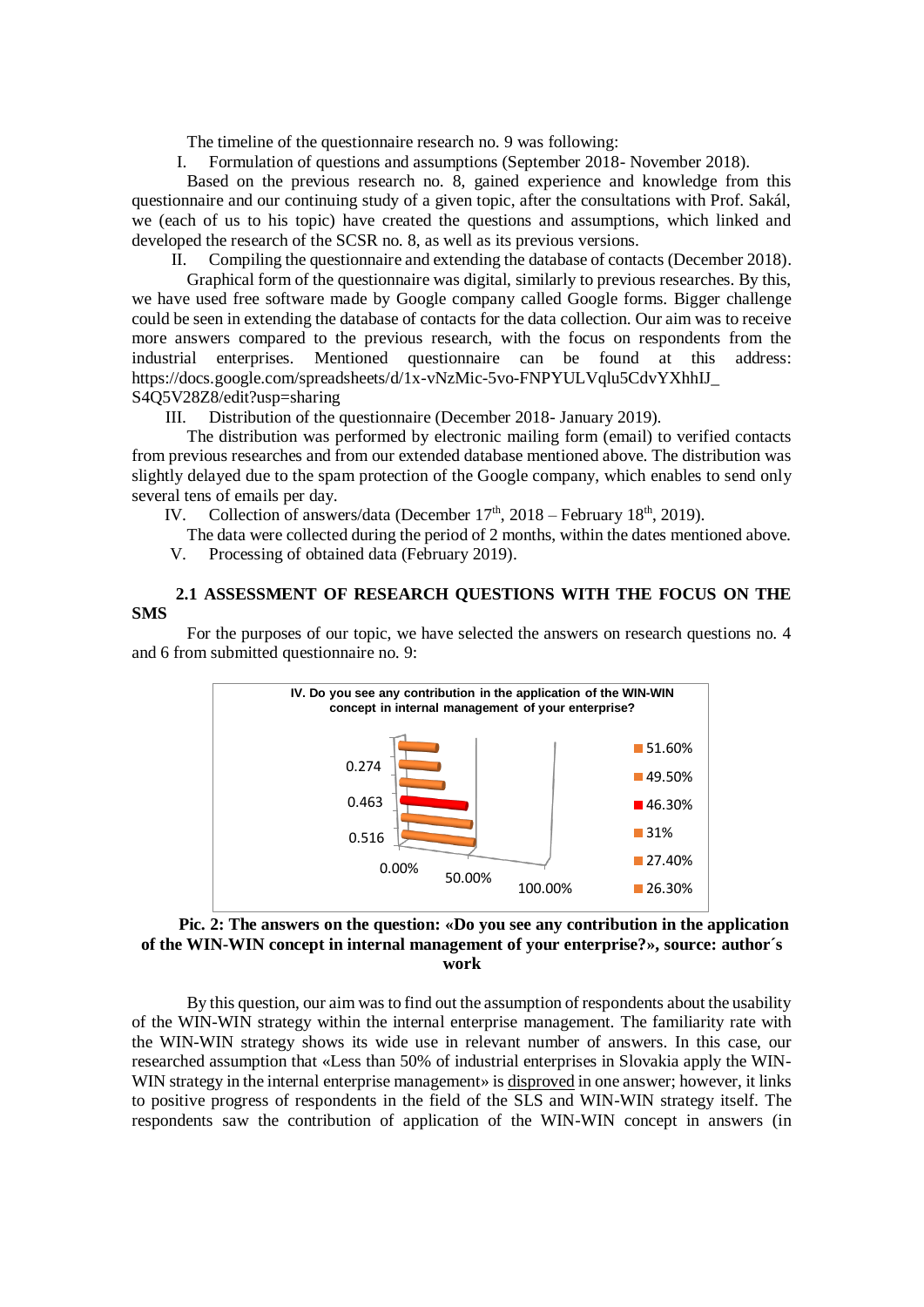descending order) in these most frequently mentioned areas: making the processes more effective (51,6%), employees´ environment (49,5%), PR and good reputation (46,3%), time management (30,5%), increase of sales or profit (27,4%), financial savings (26,3%).Introduced results, mainly by the answer PR and good reputation point out, how intensively the respondents perceive the relation between the SCSR and the basis in the SLS.



#### **Pic. 3. The answer on the question: «In which sphere of the enterprise management of your company is used the WIN-WIN strategy, or which sphere should it be used?», source: author´s work**

The sixth research question confirms our assumption that "At least 10% of industrial enterprises in Slovak Republic use or could be able to use the strategy WIN-WIN by internal management of the enterprise transferred into the sustainable law strategy." This is confirmed mainly by the data from 33,7% of respondents. At the same time, it points out the usability or potential justification of the SLS in marketing. To some extent, this confirms us the universality of the SLS. Other answers stated in the diagram below in ascending order are production sphere (34,7%), marketing sphere (37,9%), financial sphere (45,3%) and personal sphere(52,6%).

Abovementioned findings point out our analyses of theoretical grounds and data collection linked with innovativeness, progressivity and actuality of the SCSR enterprise management with a leading task of functional SLS.

#### **CONCLUSION**

Based on our previous research and subsequent publication activity we believe that the most basic essence of the enterprise strategic management is the SCSR concept based on the economic, social and environmental pillar, which in their mutual harmony effectively achieve the goals and (continuously) sustainable development. Thus, there is a «win» on the side of a human society (economic and social aspect), as well as on the side of the Earth as a planet and its limited resources. Only the cooperation of all participating parties (common interest) on a beneficial and sustainable solution of modern challenges will ensure the continuity and fulfilling the individual objectives. The SCSR concept is a summary of legally correct content and formal behavior controlling all processes in the enterprise. A basis for this is sustainably set law strategy also in industrial enterprises. Therefore, the SLS can be considered also as a key functional enterprise strategy, since it «delimits the game rules» partially, as well as complexly, relying on global or national legal requirements directed toward the individual solution of complex sustainable strategy of industrial enterprise. These assumptions are confirmed also by the current issue of following the provisions of GDPR, which is affecting all aspects of an enterprise.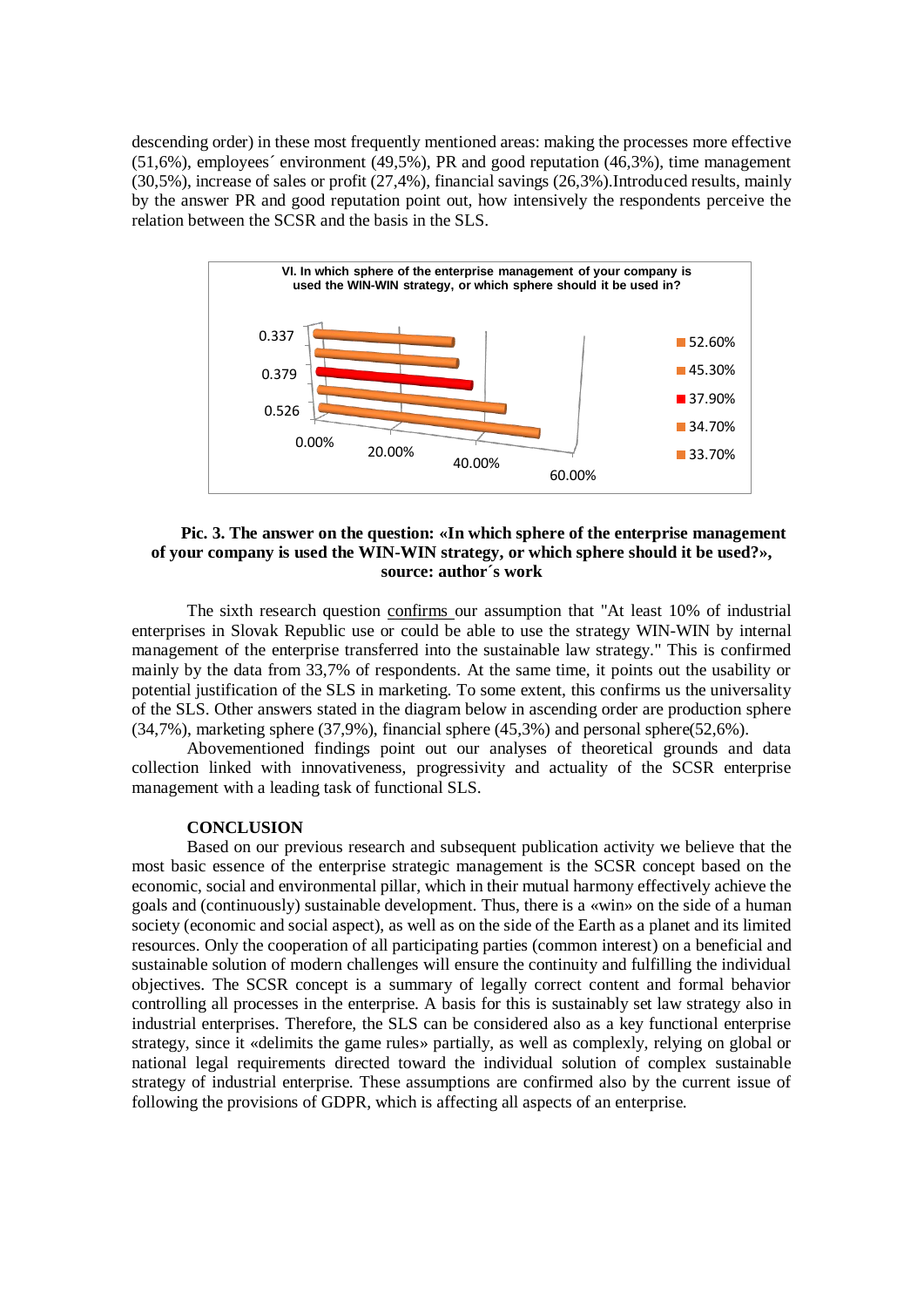Based on abovementioned suggestions, we believe that if a manager wants to be successful, besides of their promotion, he shall strictly follow the rules of defined SCSR behavior as well. Thus, after correct setting the SLS, the marketing philosophy of the enterprise shows the signs of authenticity and becomes some kind of an advantage with added value of a positive image of the company having effect on its good reputation. It cannot be said that it is an easy process; however, our researches published recently in our country, as well as abroad, partially and to some extent confirm our assumptions also in this termly thesis. This is a positive impulse for continuing in our work with the goal to develop and share our knowledge with Slovak and foreign managers by the enterprise management process.

#### **ACKNOWLEDGMENT**

This paper continues in the results of successfully completed project APVV no. LPP-0384-09: «HCS model concept of 3E vs. the concept of Corporate Social Responsibility (CSR)» and the project KEGA no. 037STU-4/2012: "Implementation of the subject «Sustainable corporate social responsibility» into the study program Industrial Management on the II. level of MTF STU Trnava».

Moreover, this paper is a part of the current project VEGA no. 1/0235/17: "System identification of complex preconditions for the support of industrial innovations and employment in less developed regions of Slovakia», and this paper was supported by the International strategic grant of Vysegrad Fund no. 21810100 «Consortium of academic research V4 + for the integration of databases, robotics and language technologies».

Also, this paper is a part of submitted project VEGA no. 1/0074/20:

«System implications of Sustainable corporate social responsibility in functional strategies of strategic business units in the context with the «win-win» strategy».

#### **List of literature used:**

1. BORGUĽA, M. 2011.Ekologický marketing: príležitosť pre inováciu. [online].[cit. 2019- 26- 06]. Available at: http://of.euba.sk/zbornik2011/ZBORNIK%20VEDECKYCH%20STATI%202011- PDF/KMR/BORGU%C4%BDA\_M.\_KMR.pdf.

2. CSÁSZÁR, M. a kol. 2018.Udržateľná právna stratégia v kontexte "výhra - výhra". In Corpus Delicti. č. 2, s. 12-14. ISSN 1338-6603.

3. ČARNOGURSKÝ, K., ČERNÁ, Ľ. Spoločenská zodpovednosť organizácie v sociálnejoblasti podniku. ©2012 [cit. 2019-01-06]. Available at: http://www.cutn.sk/Library/proceedings/mch\_2012/editovane\_prispevky/%C4%8Carnogursk% C3%BD-%C4%8Cern%C3%A1.pdf.

4. GUBÍNIOVÁ, K. 2012. Udržateľná spotreba - východisko udržateľného marketingu? In Manažment v 21. storočí: problémy a východiská: udržateľnosť ako pohyblivý cieľ? Ekonomické, sociálne, kultúrne, etické a ekologické problémy v čase ekonomickej recesie: Zborník recenzovaných príspevkov [zborník na CD ROM]. Trenčín: Vysoká škola manažmentu v Trenčíne. str. 225-231. ISBN 978-80-89-306-14-5.

5. CHOUINARD Y., STANLEY V. 2014. Zodpovědná firma. Praha: PeopleComm s.r.o. 192 s. ISBN 978-80-87917-12-1.

6. KOTLER P., KELLER K.L. 2013. Marketing management. Praha: Grada Publishing, a.s. 816 s. ISBN 978-80-247-4150-5.

7. PRSKAVCOVÁ, M. a kol. 2008. Společenská odpovědnost firem, lidský kapitál, rovné příležitosti a environmentální management s využitím zahraničních zkušeností. Brno: Technická univerzita v Liberci, 2008. 162 s. ISBN 978-80-7372-436-8.

8. PRUSÁK, J. 2001. Teória práva. Bratislava: VYDAVATEĽSKÉ ODDELENIE PRÁVNICKEJ FAKULTY UK BRATISLAVA. 188s. ISBN 80-7160-146-2.